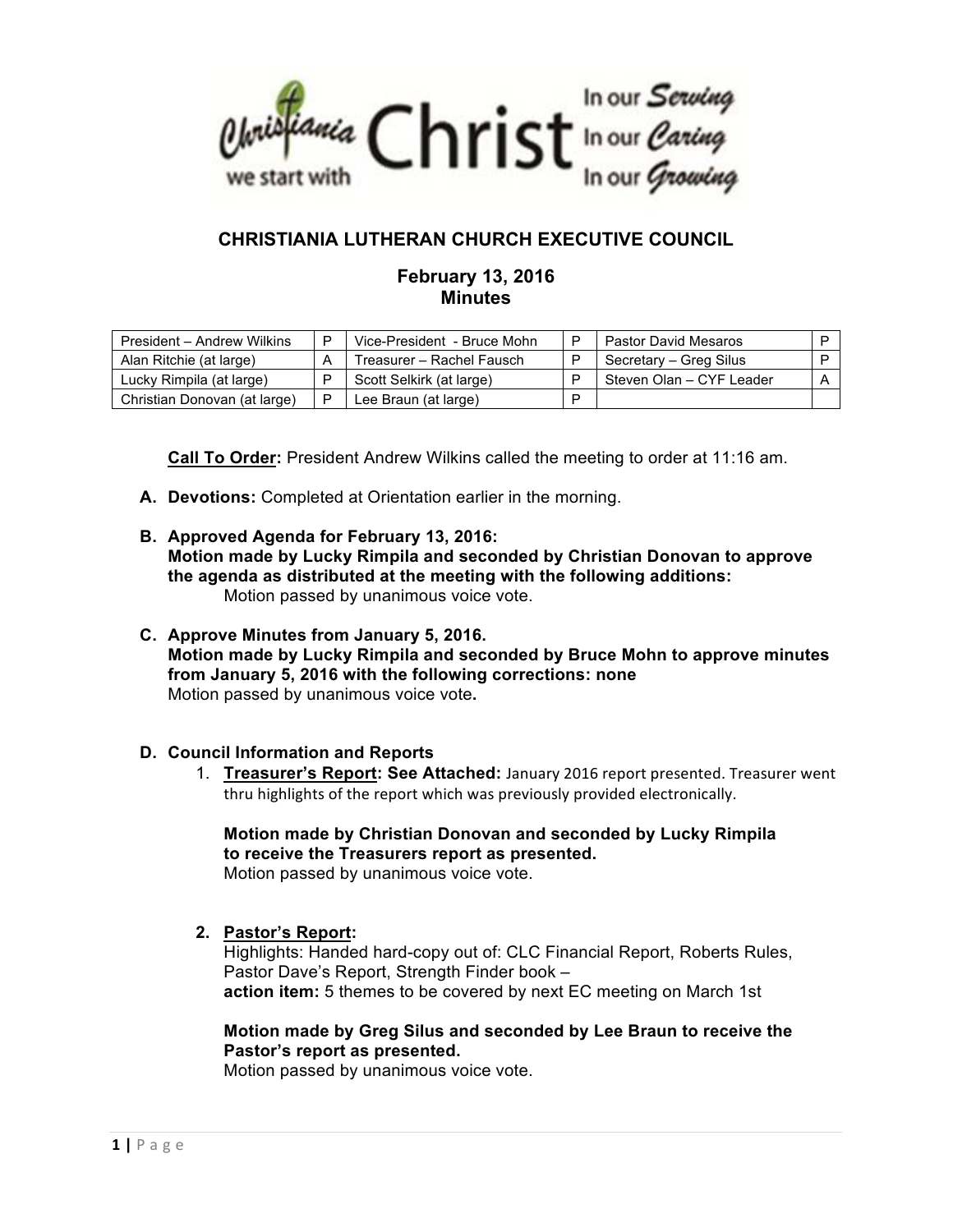- **3. CYF Leader Report:** Highlights: no report provided to review
	-
- **4. Ministry Board Report and Ministry Team Reports:** Highlights: report acknowledged but not reviewed in detail

#### **5. Property Committee Report:** See Attached

## **Motion made by Lucky Rimpila and seconded by Bruce Mohn to approve the resolution regarding Project List resolution from the Property Committee.**

**BE IT RESOLVED.** That the Christiania Lutheran Church Executive Council hereby approves the Property Committee's 2016 Project List, as presented at the February 2016 Executive Council meeting.

Motion passed by unanimous voice vote.

#### Discussion:

**2016 PROJECT LIST** - Please see the attached document. The one other project we want to accomplish in 2016 is the replacement of the small side windows in the sanctuary and chapel that hold our stain glass. They are single pane glass and the wood frames are in poor shape with dry rot. We are working with Polzin Glass in Northfield to see what they can devise for us.

They could not provide us a bid at this time without replacing the one in the entryway to determine the amount of interior carpentry, exterior trim fabrication work needed. There is only \$15,364 left of the capital campaign funds and Foundation match. After we determine the cost for replacing the windows that hold our stain glass, we will either move the other small projects to 2017 or take them out of our building budget. Please note that the parking lot has been moved to "future" as money becomes available. We request that Executive Council approve the following resolution:

### **Motion made by Bruce Mohn and seconded by Lucky Rimpila to approve the two resolutions below presented by the Property Committee to be paid back by Capital Campaign Fund raiser to begin roofing repair.** Motion passed by unanimous voice vote**.**

**BE IT RESOLVED**, That the Christiania Lutheran Church Executive Council (Council) hereby approves a Roof Replacement / Repair Fund Raiser to raise \$43,143 for replacement of 2 sections of the roof, repair of the balance of the roof, and reimbursement for expenses incurred to date for the downspout extensions and the determination of the condition of the roof; and

**BE IT FURTHER RESOLVED**, That the Council hereby approves the expenditure of \$16,274.38 from savings and the balance \$20,089.62 from the Norma Ames Clubb Memorial Account (for a total of \$36,364) to ensure the roof replacement can start in early spring, weather permitting, with reimbursed to be made to savings by the fund raising efforts.

**Discussion:** Roof Replacement / Repair – Please see the attached document. Now that we've secured a bid for replacement of two sections of our church roof, we need to find the money to pay for this and repay the roof expenses we have incurred to date. David Frame has volunteered to be the Roofing Project Leader. To start the project as soon as possible in Spring, we are requesting that funds be provided from savings. Reimbursement will be made to savings from the Fund Raising efforts. We request that the Executive Council approve the following resolution:

- a. Minutes from January 4, 2016 attached and used in discussions above
- b. Roof Fundraising documentation attached briefly discussed
- c. Flooring Project: Topic will come back for Executive Council review, after Property Committee further discusses in their meeting(s).